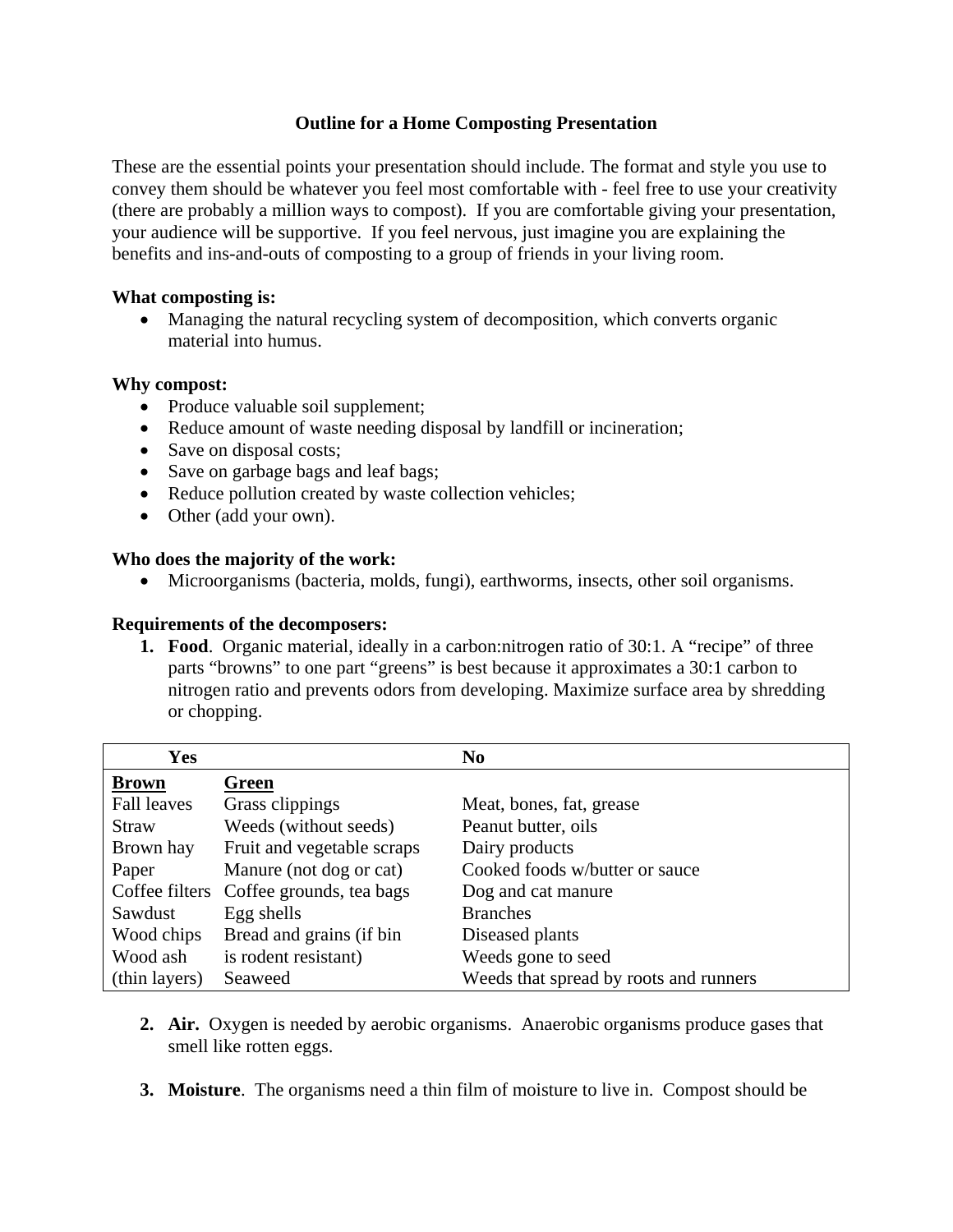about 50% moisture, about as moist as a wrung out sponge. If leaves rustle, they're too dry.

**4. Volume.** Pile should be large enough to maintain heat, minimum of 3'x3'x3'.

## **Bins**

- Help pile hold in heat and moisture;
- Look neater than loose piles;
- In urban areas, a rodent-proof bin must be used;
- Wide variety of styles to choose from

# **How to make compost:**

- Choose a shady location; if in sun, cover pile to prevent drying;
- Use a bin select a style appropriate for your situation;
- Layer the materials in the bin in 2"-8" layers or as available, striving for 3 parts "brown" ingredients to one part "green" ingredients;
- Sprinkle soil or finished compost between the layers;
- Wet leaves and other material if it is not moist (should feel like a damp sponge) as you add them;
- Try to build pile so air can penetrate inside, this reduces the need for turning;
- If composting vegetable scraps, bury them in the center of the pile;
- Turn or mix the pile occasionally to introduce a fresh oxygen supply.

# **How and when to use compost:**

- Compost should be ready in 6 months to a year;
- Should look like dark brown, crumbly soil, can't recognize original ingredients;
- Apply about 3" deep to soil and mix in with top 4" of soil, about a month before planting time;
- Or mix equal parts compost, soil and sand for a potting soil mix;
- Or till under in fall, will break down over winter. Soil will be ready to grow great crops.

Free brochures on home composting are available from Massachusetts Department of Environmental Protection, 617-292-5834, or on-line at www.mass.gov/dep/recycle/reduce/composti.htm.

A 17 minute how-to video entitled "Home Composting; Turning Your Spoils to Soil" should be available at your local library. If it is not, the librarian may call the DEP Waste Reduction Coordinator at (617)292-5834 to request one.

**Alternative**: If no yard, try composting indoors using a worm bin. Worm composting information is available at www.mass.gov/dep/recycle/reduce/composti.htm.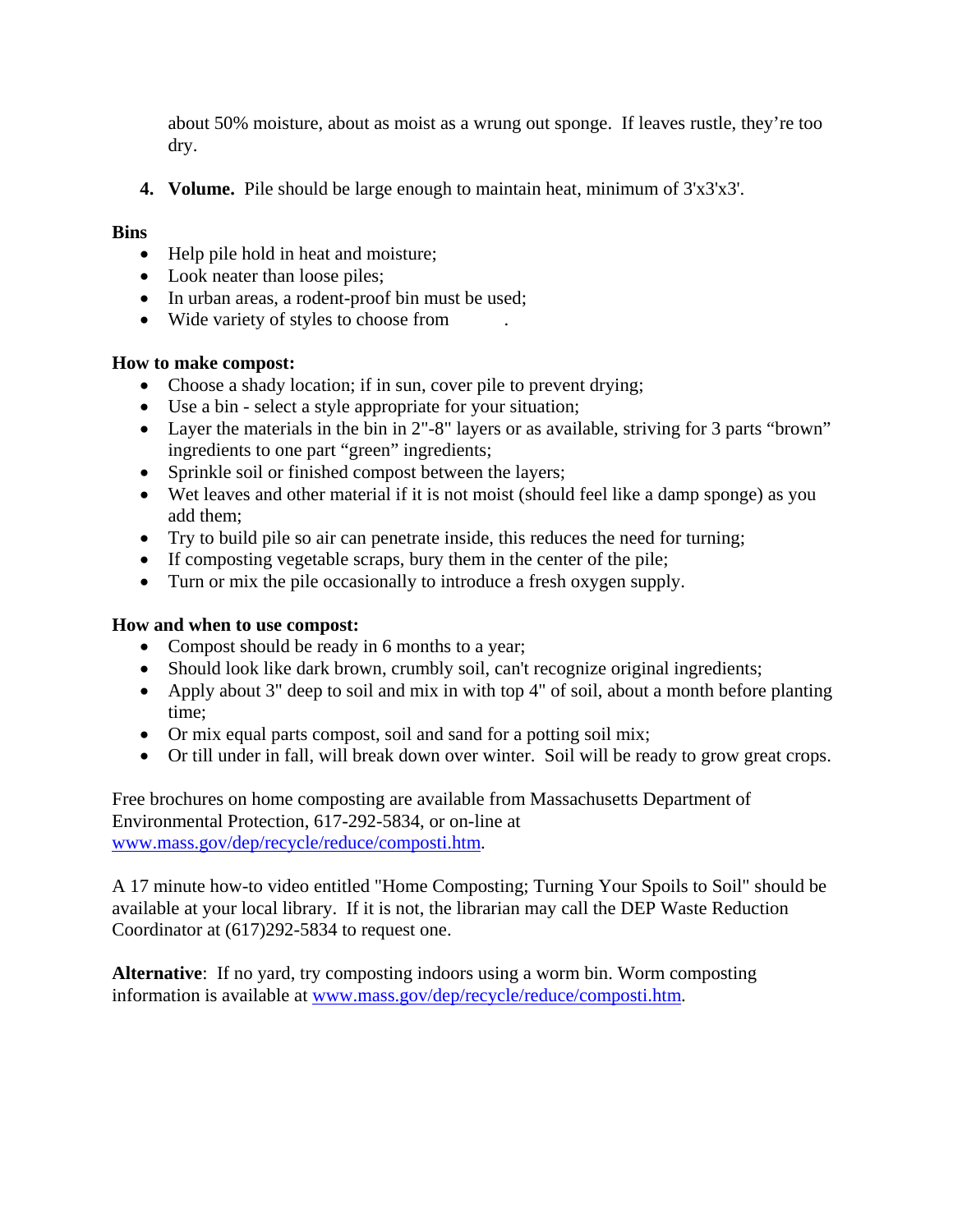### Sample Script for Home Composting Presentation By Ann McGovern, DEP Composting Program

 Backyard Composting: Harvest Your Yard Wastes, Don't Throw Them Away!

### Intro

 Nature has provided a natural recycling system that converts all organic material into humus. Controlling that process is called composting and it enables us to turn this (a pile of leaves and grass clippings) into this (a pile of finished compost). The end product is called compost, a valuable material to anyone with gardens, shrubs, lawns, houseplants, even planter boxes. Compost added to the soil results in healthier plant growth because it improves soil structure, adds nutrients, helps retain moisture and provides a good environment for earthworms and other beneficial soil organisms.

 An especially nice thing about composting is that anybody can do it. It's very simple, really, and can be adapted to almost any situation or lifestyle.

 In addition to improving our soil, composting provides each of us with a way to help solve Massachusetts' solid waste problem. Organic materials such as leaves, grass clippings, brush, food scraps and soiled paper make up almost 50% of our solid waste, and by composting that material at home, you divert it from landfills and incinerators. Not only are you doing your part for the environment, but by composting, you also save on disposal costs and produce a valuable material for your own use.

### The Composting Process

 Composting is not difficult because most of the work is done by organisms that live in the soil and on the surface of organic material. The smallest and most numerous of these decomposers are naturally occurring bacteria. They are assisted by molds and fungi, mites, beetles, centipedes, millipedes and perhaps most popular among gardeners, earthworms. All these creatures play important roles in the food web of the compost heap.

 What composting boils down to is providing the conditions in which these organisms flourish. Just like you, they need food, air, water and a habitable temperature. If you keep these requirements in mind, you will be a successful composter.

#### Food

 What you add to your compost pile is the food for the decomposers. All organic material contains carbon and nitrogen in varying amounts. The microorganisms need carbon for energy and nitrogen to reproduce, and they are most productive when the ratio of carbon to nitrogen is about 30:1. Any good book on composting will list the carbon to nitrogen ratios of different materials, but the main thing to keep in mind as you build your pile is that dry, woody materials, like dried leaves, straw and cornstalks, are high in carbon and should be layered with materials like green weeds, grass clippings, or animal manure, which are high in nitrogen. Kitchen scraps are also high in nitrogen and must be composted with care so as not to attract unwanted animals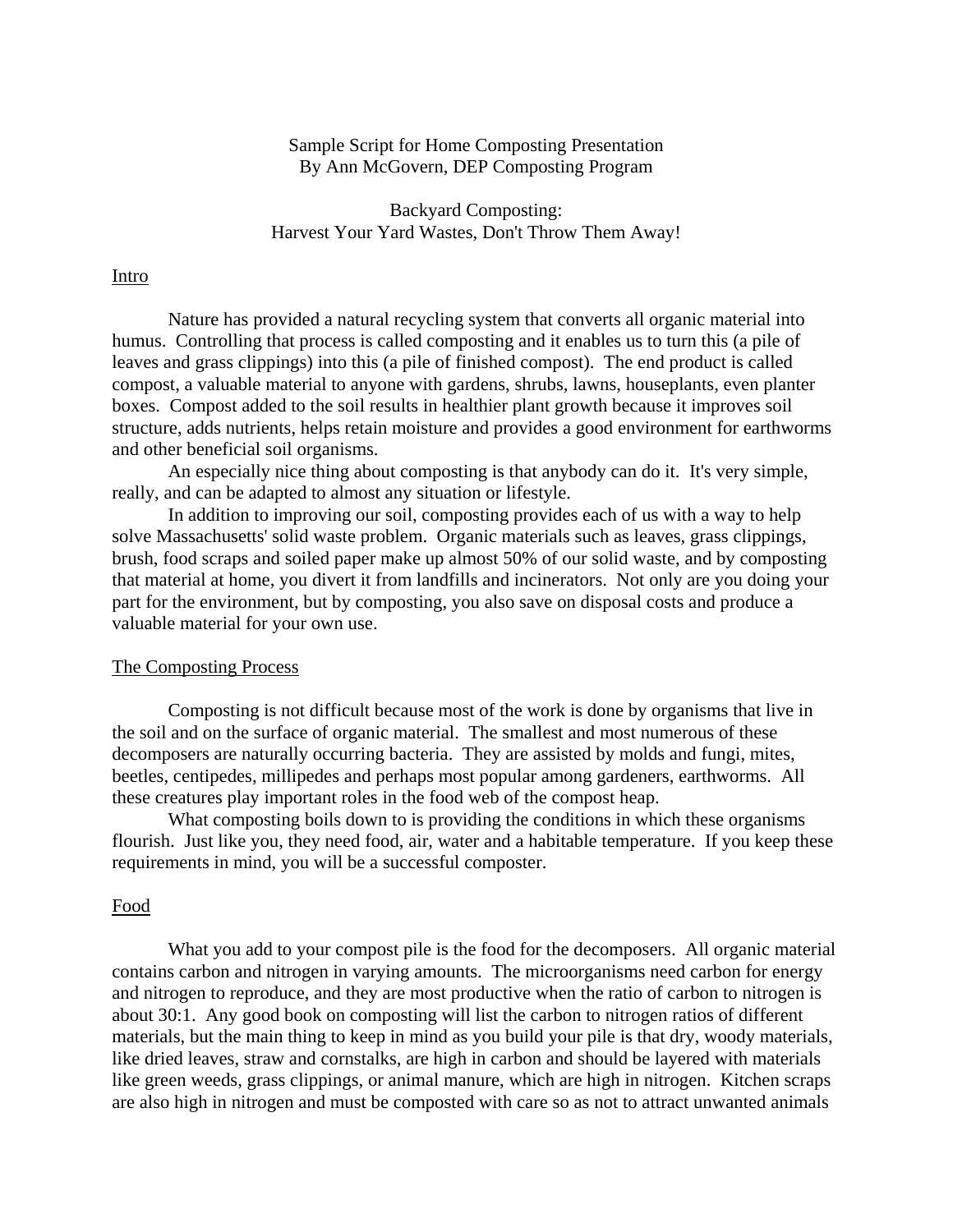to the compost. **Do not add** meat, bones, fat, and greasy or oily foods. Keeping cooked foods out of the compost pile is a good rule of thumb for keeping out ingredients which could attract pests. Other materials which should **not be added** to the compost pile include cat and dog manure, diseased plants, weeds that have gone to seed, and weeds that spread by rhizomes, such as morning glory, ivy and quack grass (they may not be killed during composting and could take root wherever the compost is used.)

 Since the bacteria and other microorganisms live and work on the **surface** of organic material, the more surface area they have to work on, the faster the material will break down. To increase the surface area of the material, chop or shred it first. This is especially helpful with tough, woody materials such as dry oak leaves or shrub prunings. Running over leaves with a lawnmower before adding them to the compost pile will speed up the composting process. If you have a bag attachment, you don't have to rake, just mow your lawn with the leaves on it and empty the bag into your bin.

### Air

 In order to keep your compost pile from developing unpleasant smells, oxygen must be available so that aerobic organisms will thrive. If the pile is too wet or too compact, anaerobic organisms will take over, creating odors of ammonia or rotten eggs. Oxygen is supplied to the inside of the pile by turning, and air passages should be built in while forming the pile.

#### Water

 The soil organisms need a moist environment. The material should be damp, like a wrung out sponge, but not dripping wet. A good way to check for moisture is with the squeeze test. Squeeze a handful of material from your compost pile - it should feel damp, but no more than a drop of water should come out. Rain may keep your compost damp enough, but if we have a dry fall, you should wet the leaves well before putting them in the compost pile.

#### Volume

 As the organisms go to work, they produce heat, which causes the temperature in the pile to rise. This creates a good environment for other heat-loving organisms to multiply, increasing the population of decomposers. To help the compost maintain its heat throughout the year, the pile must be large enough. 3' x 3' x 3' is the minimum volume found to maintain the heat of composting. If you don't have enough material to make a pile that large, don't worry. The material will still break down, it just won't happen as quickly. As the saying goes, there are no errors in composting, only long cuts.

#### Bins

 Compost bins are preferable to open compost piles for several reasons. They look neater, keep out pests, and help the pile hold in heat. If you live in an urban area, the Massachusetts Dept. of Public Health requires the use of rodent-resistant compost bins.

Bins can be made of a variety of materials, including wood, wire, concrete blocks,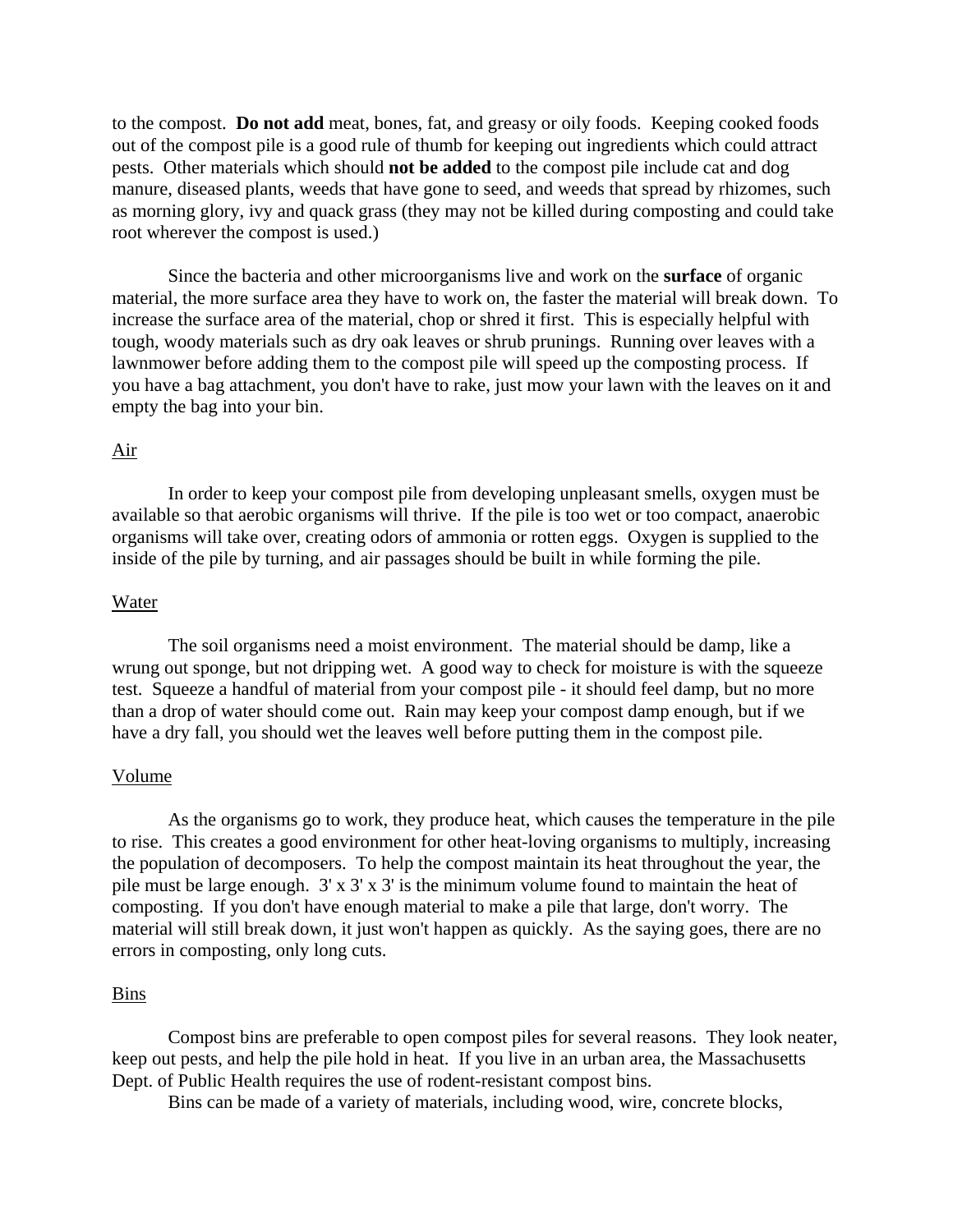plastic, or a combination. There are unlimited styles of bins, and many can be made with little expense and labor.

 There are two main categories of bins, holding bins and turning bins. Holding bins do not require turning, but they should be designed so that oxygen can penetrate the material. Turning bins enable you to turn the material on a regular schedule, producing finished compost in a shorter time.

 The composting process can take from 6 weeks to over a year, depending on the method and materials used. Leaves may take over a year to break down if composted by themselves in a holding bin, but if they are mixed with grass clippings or manure and turned once a month or so, the compost could be ready in 6-8 months. And weeds from the garden can break down in 6 weeks. So the time to produce compost varies quite a bit, but you should end up with a nice organic soil supplement no matter how long it takes. You can determine your composting schedule based on your needs and your lifestyle.

### How to Make Compost:

1. Choose a convenient, shady location for your pile.

2. Decide on which bin is best for you. Build or purchase it.

 3. Gather the materials to be composted, keeping diversity and a good carbon to nitrogen ratio in mind.

 4. Start with a layer of woody, bulky material such as cornstalks or small sticks to allow air passages in the base of the pile. If you are using a compost bin with a floor, start with a 1-3" layer of soil or compost on the bottom.

 5. Alternate layers of high nitrogen materials with high carbon materials, with a sprinkling of soil in between. The thickness of the layers is not critical, but shouldn't be more than about 6" each.

6. Add water after you add each layer, if necessary.

7. If composting kitchen scraps, bury them in the center layers of the pile.

 8. The temperature should go up to about 130 degrees F in a few days. It should feel warm inside. If it starts to cool down, turn it to introduce a fresh supply of oxygen.

9. Additional turning accelerates the process, but is optional.

### Using Compost

 You'll know your compost is ready to use when it is dark brown, crumbly and earthysmelling and you can no longer recognize the original material. Apply a 3" layer of compost to the soil you want to improve and mix it in. It is best to incorporate the compost about a month before planting seeds. When transplanting seedlings or established plants, add a few handfuls of